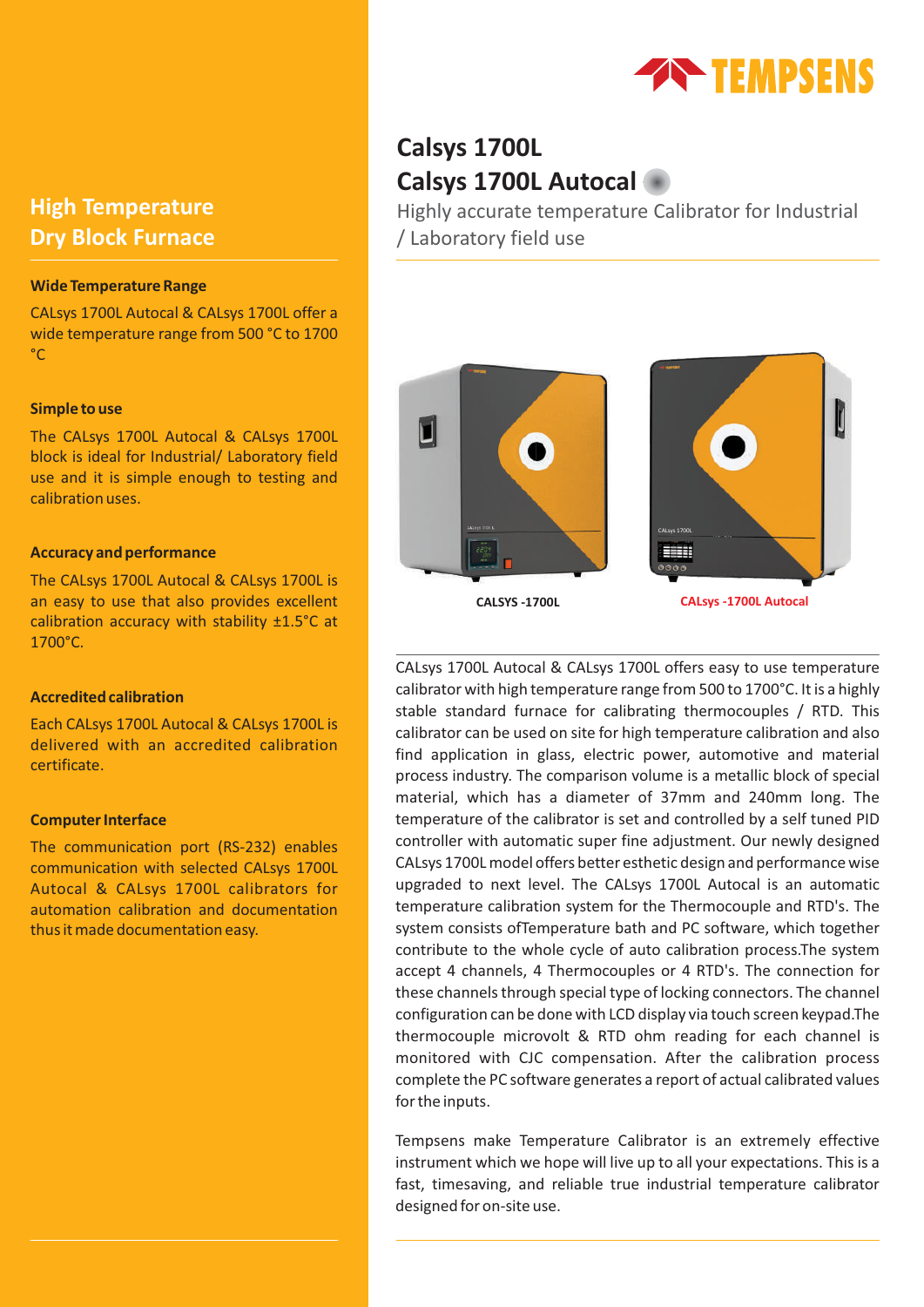# **SPECIFICATIONS**

# **CALsys 1700L Autocal & CALsys 1700L**

| Temperature range                                   | 500 °C to 1700 °C                                                                                                                                      |  |  |  |  |
|-----------------------------------------------------|--------------------------------------------------------------------------------------------------------------------------------------------------------|--|--|--|--|
| Accuracy                                            | ±4 °C                                                                                                                                                  |  |  |  |  |
|                                                     | ±0.5°C at 500°C                                                                                                                                        |  |  |  |  |
| Stability                                           | ±1.0°C at 1000°C                                                                                                                                       |  |  |  |  |
|                                                     | ±1.5°C at 1700°C                                                                                                                                       |  |  |  |  |
|                                                     | ±0.6°C at 500°C                                                                                                                                        |  |  |  |  |
| Radial uniformity                                   | ±1.4°C at 1000°C                                                                                                                                       |  |  |  |  |
|                                                     | ±1.9°C at 1700°C                                                                                                                                       |  |  |  |  |
| Stabilization time                                  | 15 to 20mins                                                                                                                                           |  |  |  |  |
| Controlling sensor                                  | B type duplex                                                                                                                                          |  |  |  |  |
| Method of Control                                   | Self tunned PID controller                                                                                                                             |  |  |  |  |
| Immersion depth                                     | 225mm                                                                                                                                                  |  |  |  |  |
| Insert OD dimensions                                | 37 mm                                                                                                                                                  |  |  |  |  |
| Heating time                                        | 3 Hrs                                                                                                                                                  |  |  |  |  |
| Resolution                                          | 1°C                                                                                                                                                    |  |  |  |  |
| Display                                             | LCD, °C or °F user-selectable                                                                                                                          |  |  |  |  |
| Size (H x W x D)                                    | 640(H) x 500(W) x 550(D) mm                                                                                                                            |  |  |  |  |
| Weight                                              | 130Kg                                                                                                                                                  |  |  |  |  |
| Power requirements                                  | 230 VAC 50/60Hz                                                                                                                                        |  |  |  |  |
| Computer interface                                  | RS - 232                                                                                                                                               |  |  |  |  |
| RS - 232                                            | Accredited calibration certificate provided                                                                                                            |  |  |  |  |
| Environmental operating conditions                  | 0 °C to 40 °C, 0 % to 90 % RH (non-condensing)                                                                                                         |  |  |  |  |
| Specifications valid in environmental<br>conditions | 13 °C  33 °C                                                                                                                                           |  |  |  |  |
| <b>Input (CALsys 1700L Autocal)</b>                 | Four channels (one master and three test sensors).high<br>quality universal LEMO connector suitable both for T/C (J,<br>K, N, T, R, S, B type) and Rtd |  |  |  |  |
| <b>Software (CALsys 1700L Autocal)</b>              | The calibrator will be provided with software for data<br>recording (Manual Mode) and Test Certificate genration in<br><b>Auto Mode</b>                |  |  |  |  |
| Data logging (CALsys 1700L Autocal)                 | Data logging facility with logged data export to computer<br>through LAN port (optional USB)                                                           |  |  |  |  |

# **SENSOR CONNECTION (CALsys 1700L Autocal)**

Connection for First TEST Sensor -Connection for MASTER Sensor



Connection for Second TEST Sensor Connection for Third TEST Sensor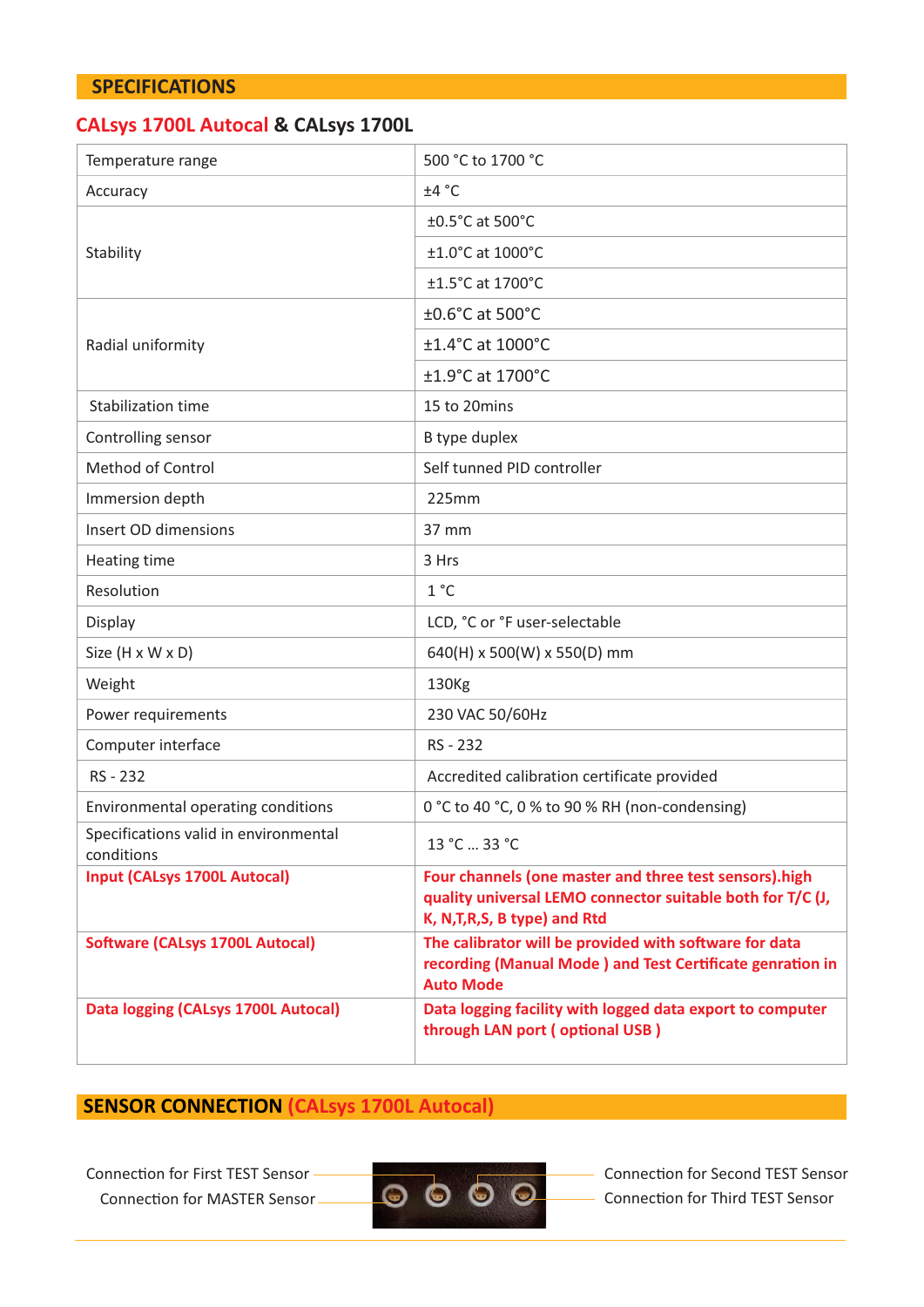# **USER INTERFACE (CALsys 1700L Autocal)**

**Home Screen:** In this screen user can select sensor configuration (for selection of type of sensors), mode of operation (auto / manual) and data transfer (file transfer). This window also shows the ongoing process.



Sensor Configuration: In this screen user select the sensors Thermocouple (J, K, B, N, R, S, T type) / RTD(PT 100, PT 1000, PT50 etc.) for calibration with their serial number and temperature unit (C/F/K).



## **CALSYS 1700L Autocal have two operang modes i.e. Manual and Auto mode**

**Manual Mode:** Inthis screen user set the temp. Point for calibration and on clicking start process button the process of calibration starts



Auto Mode: In this screen user sets the temperature Points for calibration (Max 5 Points)

| <b>ALITO CALIBRATION</b> |            | <b>TEMPSENS</b> |                |          | ía.                    | ි<br>Φ          |
|--------------------------|------------|-----------------|----------------|----------|------------------------|-----------------|
|                          | Μ          | 1               | $\overline{2}$ | э        |                        |                 |
| SET TEMP ("C)            | MASTER(*C) | TEST(*C)        | TEST(*C)       | TEST(*C) | <b>STATUS: RUNNING</b> | [A]             |
|                          |            | 0.02            | 0.03           | 0.04     |                        |                 |
| 250.0                    | 249.99     | 249.98          | 249.97         | 249.96   |                        |                 |
|                          |            | 0.02            | 0.03           | 0.04     | 1200.0                 |                 |
| 450.0                    | 449.99     | 449.98          | 449.97         | 449.96   |                        |                 |
|                          |            | 0.02            | 0.03           | 0.04     | <b>FROCESS TEMP.</b>   |                 |
| 1000.0                   | 999.99     | 999.98          | 999.97         | 999.96   |                        |                 |
|                          |            | 0.03            | 0.04           | 0.08     | START PROCESS          |                 |
| 1100.0                   | 1099.98    | 1099.95         | 1099.94        | 1099.90  |                        |                 |
|                          |            |                 |                |          | <b>LSAVE</b>           | <b>OPCONFIG</b> |
|                          |            |                 |                |          |                        |                 |

**SOFTWARE :** Tempsens make Easy to use Customized software enables end user to access temperature data bothfor Manual mode and Automode



### **AUTOMATIC CALIBRATION REPORT GENERATION** (Optional)

- 
- Tempsens can offer customized data saving option both for manual and Automode.
- After completion manual / Automode automatic calibration report can be generated at PC side based on predefine format.

| <b>CUSTOMER</b><br>INSTRUMENT Desc :<br>MAKE<br><b>RANGE CALIBRATED</b> |                         | 1336/1<br>Serial No.-  |                                     |                                       |               |  |  |
|-------------------------------------------------------------------------|-------------------------|------------------------|-------------------------------------|---------------------------------------|---------------|--|--|
|                                                                         |                         |                        | INST. SR.NO                         |                                       |               |  |  |
|                                                                         |                         |                        | MODEL NO.                           |                                       |               |  |  |
|                                                                         |                         | 400.00 -<br>*C.        | LAB CONDITION (TEMP) :- 25 +/- 5 °C |                                       |               |  |  |
| DATE OF CALIBRATION<br>2017-08-24                                       |                         |                        | RECOMMENDED RECALIBRATION DATE:     |                                       | 2018-08-24    |  |  |
| SR.NO                                                                   | <b>STANDARD TEMP *C</b> | <b>MASTER TEMP "C.</b> | <b>ACTUAL TEMP °C</b>               | <b>ERROR IN "C</b><br>(W.B.T. MASTER) | <b>REMARK</b> |  |  |
| $+1$                                                                    | 400.00                  | 420 23                 | 208.91                              | $-211.32$                             |               |  |  |
| 2.1                                                                     | 410.00                  | 427.82                 | 209.80                              | $-218.02$                             |               |  |  |
| ä.                                                                      |                         |                        |                                     |                                       |               |  |  |
| 41                                                                      |                         |                        |                                     |                                       |               |  |  |
|                                                                         |                         |                        |                                     |                                       |               |  |  |